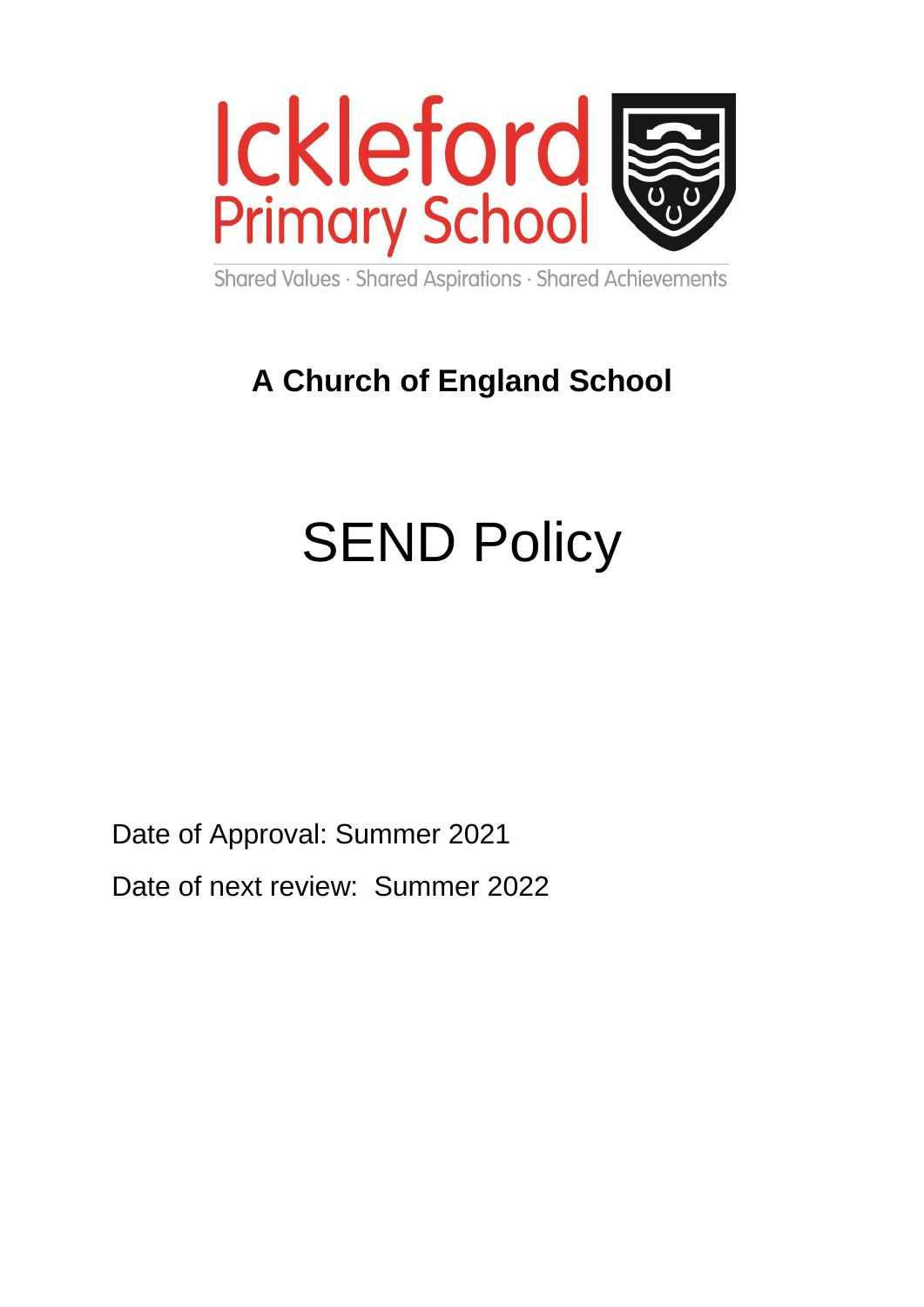# **[SCHOOL'S ETHOS AND VALUES:](http://ickleford.herts.sch.uk/images/school_based_complaints_policy_and_procedures.pdf)**

## **Mission Statement:**

We are a warm, friendly Church of England school where individuals are respected, and their strengths nurtured. As a community we have a shared vision for aiming high in all we do to inspire life-long learning.

## **Purpose:**

At Ickleford Primary School, we believe that each pupil has individual and unique needs. We aim to provide an environment that facilitates every child to fulfil their learning potential and be equipped with the necessary knowledge and skills to transfer successfully to secondary school. We also acknowledge that a significant proportion of pupils will have special educational needs and/or disability (SEND) at some time in their school career. Many of these pupils may require continual support, while others may need shorter periods to overcome temporary difficulties.

The SEND Code of Practice 2014 defines SEN as:

*'A pupil has SEN where their learning difficulty or disability calls for special educational provision, namely provision different from or additional to that normally available to pupils of the same age.'*

Many children and young people who have SEN may also have a disability under the Equality Act 2010. This act defines disability as:

*'A physical or mental impairment which has long term and substantial adverse effect on their ability to carry out normal day-to-day activities. This definition includes sensory impairments such as those affecting sight or hearing, and long-term health conditions such as asthma, diabetes, epilepsy and cancer.'*

We aim for each pupil to realise their full potential and recognise the need to plan accordingly. This school aims to offer equal opportunities for meaningful learning and access to the curriculum in a caring and supportive environment. In particular, we aim to:

- Enable every pupil to experience success.
- Promote resilience, self-esteem and a positive attitude.
- Ensure that all pupils, irrespective of ability, disability, race, gender or background, receive appropriate educational provision through a broad and balanced curriculum that is relevant and differentiated, and demonstrates coherence and progression in learning.
- Give pupils with SEND equal opportunities to take part in all aspects of the school's provision.
- Identify pupils' needs as early as possible, in order to support their academic, physical, social and emotional development.
- Facilitate pupils to take ownership of their learning and make sustained progress over time through quality first teaching and a curriculum that employs a range of strategies to engage and motivate pupils.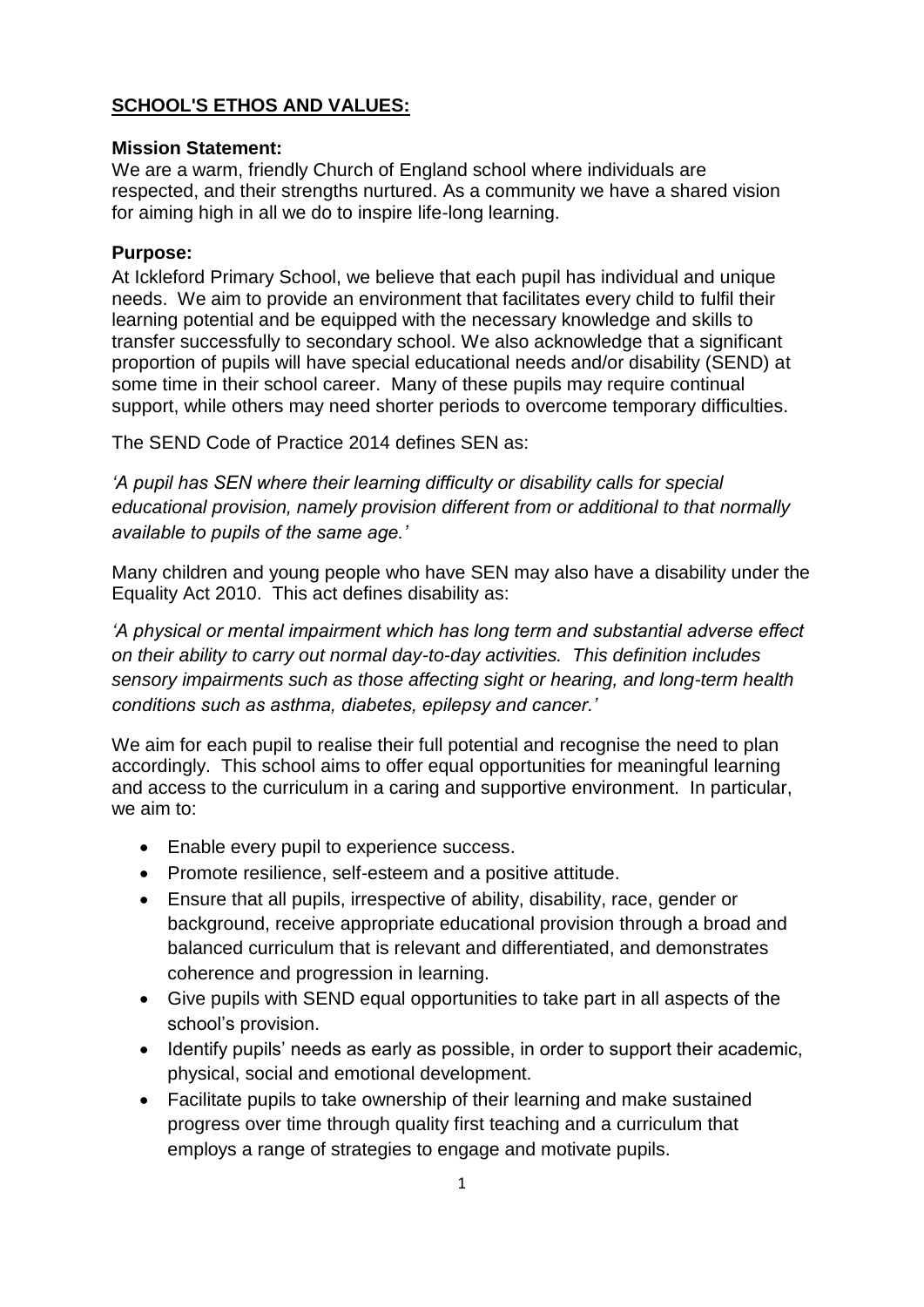- Identify, assess, record and regularly review pupils' progress and needs.
- Work collaboratively with the pupil, parents/carers, external professionals and other support services.
- Ensure that children with SEND have opportunities to express an opinion, and have their views considered in any matters affecting them (where appropriate).
- Provide support, advice and training to all staff working with children with SEND.
- Ensure that the responsibility held by all staff and Governors for SEND is implemented and maintained.
- Comply with the SEND Code of Practice 2014, which can be viewed at: <https://www.gov.uk/government/publications/send-code-of-practice-0-to-25>

# **Statutory Information and SEND Information Report:**

The SENDCo at Ickleford Primary School is Mrs Claire Shafe. The SEND Governor is Mrs Chris Barker.

This document should be read alongside the school's SEND Information Report. Both documents are published on our school website

[http://www.icklekford.herts.sch.uk](http://www.icklekford.herts.sch.uk/) and have been written using guidance from the SEND Code of Practice 2014, the Equality Act 2010 and the Children and Families Act 2014.

## **Admissions**

Staff at Ickleford Primary School are committed to inclusion. In line with Hertfordshire's admission criteria, we make every effort to accommodate a pupil's particular needs and will work with the county advisors to improve facilities where practical. Where necessary, additional preparations are made for effective transition into our school (e.g. extra nursery visits and liaison, purchasing of resources and training) to ensure the quality of the care and education of a pupil.

## **What is a Special Educational Need?**

*'A person has Special Educational Needs if they have a learning difficulty or disability which calls for special educational provision to be made for him or her.' (SEND Code of Practice 2014, page 15)*

*'Special educational provision is educational or training provision that is additional to or different from that made generally for other children or young people of the same age.' (SEND Code of Practice 2014, page 16)*

The SEND Code of Practice 2014 describes the possible barriers to learning under four broad areas:

- 1. **Communication and Interaction**, including:
	- Speech, Language and Communication Needs (SLCN)
	- Autism Spectrum Disorders (ASD)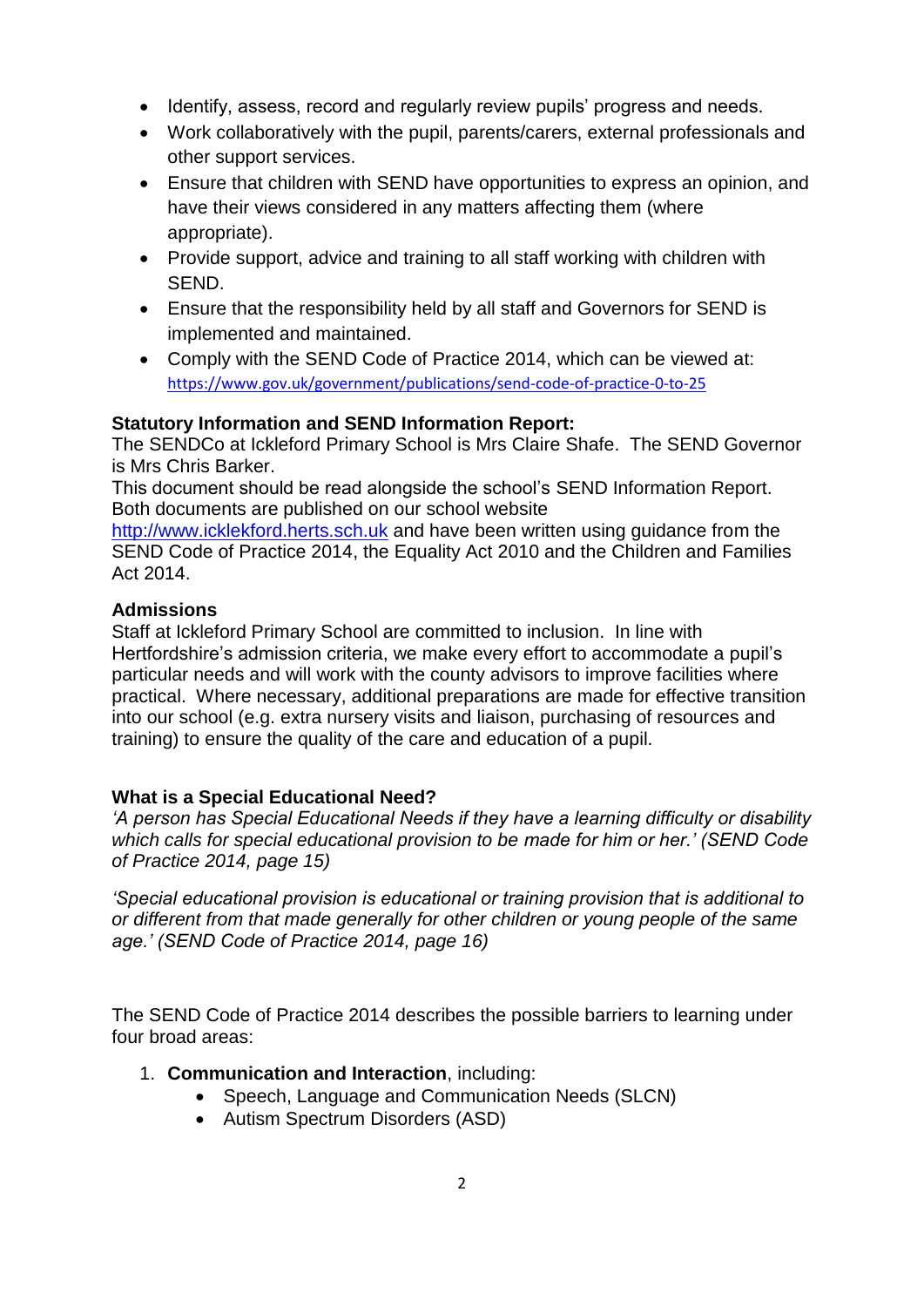- 2. **Cognition and Learning**; when children learn at a slower pace than their peers, even with appropriate differentiation, including:
	- Moderate Learning Difficulties (MLD)
	- Severe Learning Difficulties (SLD) where pupils are likely to need support in all areas of the curriculum and associated difficulties with mobility and communication
	- Profound and Multiple Learning Difficulties (PMLD) where pupils are likely to have severe and complex learning difficulties as well as a physical disability or sensory impairment
	- Specific Learning Difficulties (SpLD) such as dyslexia, dyscalculia and dyspraxia

# 3. **Social, Emotional or Mental Health** including:

- Difficulties that may present in many ways such as becoming withdrawn or displaying challenging behaviours etc. They may reflect underlying mental health conditions such as anxiety, depression, selfharming, trauma etc.
- Attention Deficit (Hyperactivity) Disorder (AD(H)D) and attachment disorders
- 4. **Sensory, Medical or Physical** Needs, including:
	- Hearing impairment
	- Visual impairment
	- Multi-sensory impairment
	- Physical Disability

# **Education, Health and Care Plans (EHCP)**

If a pupil is formally identified as having SEND and is not making expected progress or is achieving at a considerably lower level than is within age related expectations after two full cycles of Assess Plan Do Review (APDR), a decision may be made (with the agreement of parents) to request formal assessment for an EHC Plan.

After gathering information about a pupil from the parent and school, including any external agency reports, Hertfordshire's SEN team may proceed with an Education, Health and Care Needs Assessment. After this, if the information leads to further support being required, an EHCP is issued which is a legal document that sets out details of a pupil's strengths and needs and outlines educational provision that a pupil will receive to meet their needs.

Once an EHCP has been drafted, a recently introduced banding tool is used to determine if funding is required and at what level, according to need.

For pupils with an EHCP, an annual review is held to assess progress towards the outcomes outlined. A copy of the review report is sent to all invitees, including parents/carers and the SEND Officer. For pupils without an EHCP, schools can apply for financial support through Local High Needs Funding (LHN) which schools can use for resources or additional adult support.

Pupils with an EHC Plan are admitted if the school is named on the plan by a Local Authority. Pupils with SEND are considered for admission to the school on the same basis as pupils without SEND.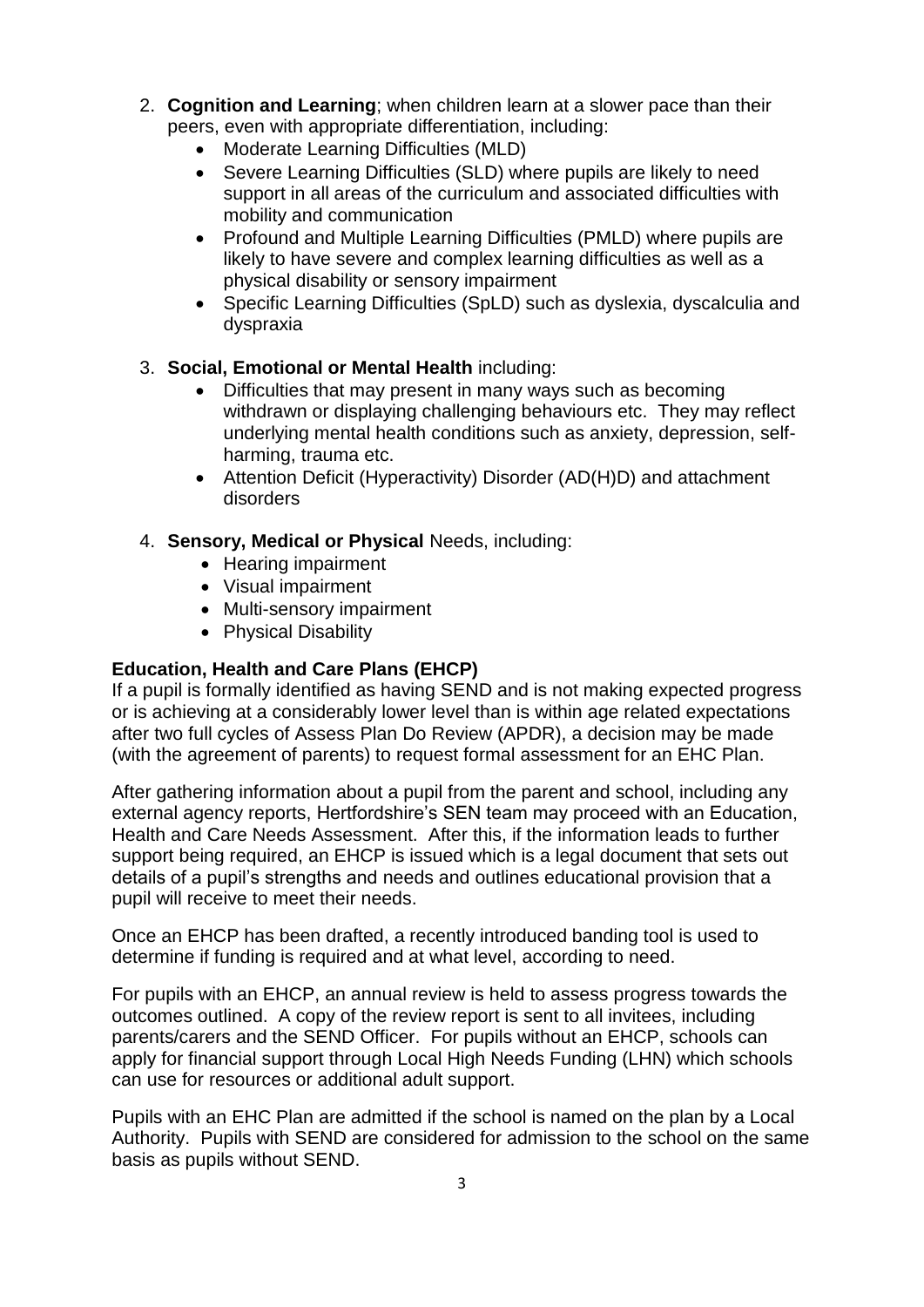Progress and attainment may also be affected by either one or more of the following; however, this is not classed as SEND:

- Attendance and punctuality
- Health and welfare
- English as an additional language
- Being in receipt of pupil premium grant
- Being a child looked after
- Being the child of Service Personnel

## **Identification and Assessment of Special Educational Needs**

Children with SEND at Ickleford are identified through a variety of assessment routes, all of which are part of the overall approach to monitoring the progress of all pupils.

Pupils are discussed during half-termly pupil progress meetings, where class teachers meet with the Senior Leadership Team (SLT) to identify those pupils who are making less than expected progress. Quality first teaching, interventions and catch-up programmes are analysed, and the progress of identified pupils are monitored. The class teacher and SENDCo will seek to find a cause of why pupils' progress:

- **EXTER** is significantly slower than their peers starting from the same baseline
- fails to match or better the pupil's previous rate of progress
- fails to close the attainment gap between the pupil and their peers
- widens the attainment gap

The class teacher also regularly liaises with the SEND team when concerns are beginning to become apparent and these concerns are shared with parents.

## **A Graduated Approach to SEN Support**

The Code of Practice 2014 delivers SEND support through the Graduated Response, which is underpinned by high quality teaching. This response is seen as action that is additional to or different from the provision made as part of the school's usual differentiated curriculum and strategies.

It is comprised of four stages which form a cycle:



needing support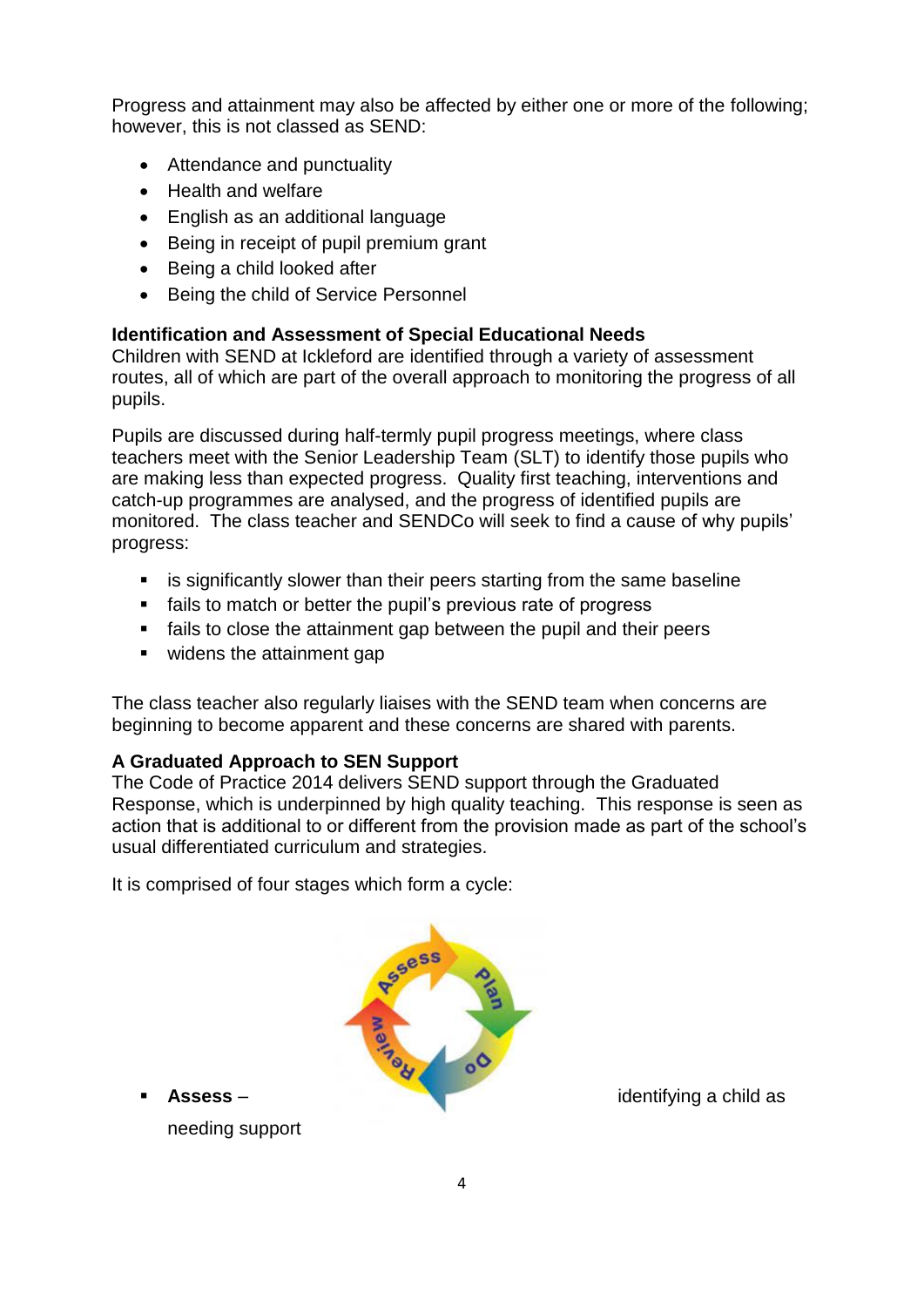- **Plan** the class teacher, in consultation with the parents and SENDCo, agree the outcomes they are seeking, the interventions and/or support being put in place and the desired impact on progress, development or behaviour.
- **Do** support is implemented by the class teacher (or under their direction)
- **Review** the effectiveness of the support and its impact on the child's progress is reviewed by the class teacher and evaluated by the SENCo/SLT.

# **SEND Register**

Following the graduated approach process, a pupil may be placed on the SEND register and given one of the four broad categories of need. If appropriate, the pupil will receive a pupil profile and SMART targets. They will also take part in certain targeted interventions, depending on need, which are reviewed termly.

Pupils on the SEND register are reviewed regularly to ensure that their needs are being met in the most effective way and interventions and targets are having impact. If it is felt that a pupil is making progress that is sustainable then they may be removed from the register, however, continued monitoring may result in them being placed back on the register if necessary.

# **Responsibilities**

Provision for pupils with SEND is a matter for the school as a whole. However, the responsibilities may be specific to a particular role.

**The SENDCo**, in collaboration with the Head teacher and Governing Body, takes responsibility for the SEND policy and coordination of special needs provision, working closely with staff, parents and carers and other agencies. The SENDCo and SEN TA also provide professional guidance to colleagues to secure high quality teaching for pupils with SEND. Responsibilities include:

- overseeing the day-to-day operation of this policy.
- ensuring that an agreed, consistent approach is adopted.
- liaising with and advising staff.
- liaising regularly with parents of pupils with SEND, so that they are involved as partners in the process.
- coordinating provision for pupils with SEND.
- collaborating with class teachers in devising strategies, drawing up pupil profiles, collating SMART Targets and support plans and advising on appropriate resources and materials for use with pupils with SEND.
- contributing to the in-service training of staff.
- liaising with external agencies including the LA's support staff and educational psychology services, health, social and mental health services and voluntary bodies.
- attending meetings as required.
- meeting with the SEND Governor to update them on policies and procedures and measure progress against the SDP.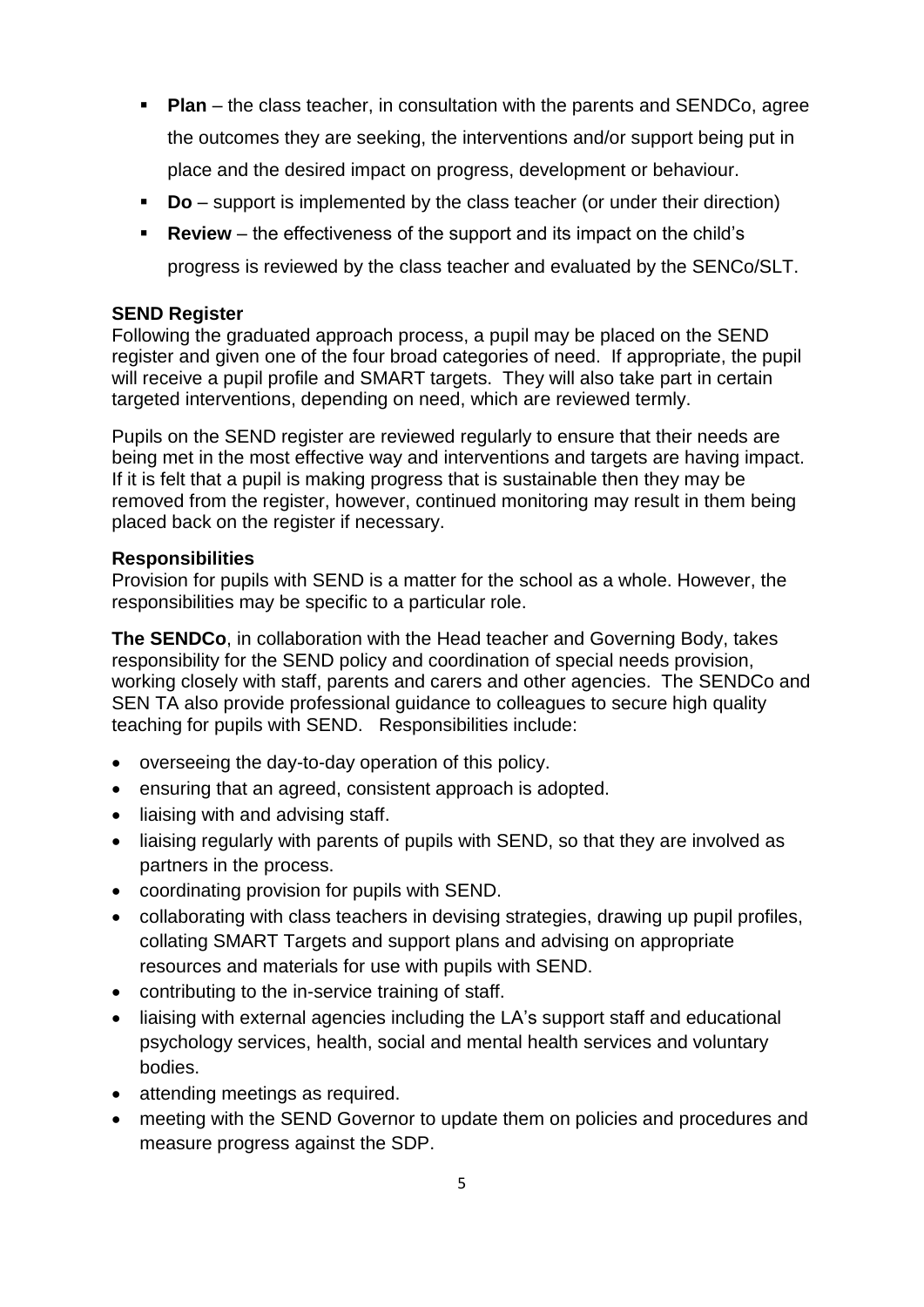- attending cluster meetings and SENDCo forums to keep abreast of current pedagogy and advice.
- accompanying parents to meetings with professionals or transitions to other schools.
- sharing training/strategies with staff.
- maintaining the SEND Register and records.
- assisting in the monitoring and evaluation of pupil progress.
- ensuring that midday supervisors are given any necessary information relating to the supervision of pupils at lunchtime and supporting them in relation to behaviour management and other issues for individual pupils.
- liaising between SENDCos and other staff members of early years providers and secondary schools to help provide a smooth transition from one setting to another.
- completing documentation pertaining to requests for LHNF or EHCPs and referrals to external agencies.

**The Head teacher** has responsibility for the day-to-day management of all aspects of the school, including provision for pupils with SEND. The Head teacher works closely with the SEND team and keeps the Governing Body informed about SEND issues. She ensures that all staff are aware of the need to identify and provide appropriate support for pupils with SEND. In conjunction with the governors, she ensures the implementation of this policy. She also allows the SENDCo sufficient resources, flexibility and administrative time to fulfil and reflect the changing responsibilities of the role.

**The SEND Governor** (as part of the Governing Body) will ensure that this policy is implemented and monitored via regular visits to the school and with the SENDCo. She also has regard to the requirements of the SEND Code of Practice 2014 and keeps informed about developments in SEND both locally and nationally. Via feedback from the SENDCo and Senior Leadership Team (SLT), she also monitors the quality of SEND provision and the progress and attainment of pupils with SEND.

**The class teacher** is responsible for ensuring that all children have access to quality teaching and that the curriculum is adapted to meet every child's individual needs (differentiated). They should liaise with the SEN team to provide reasonable adjustments and additional support in the classroom as well as providing the information needed for pupil profiles and SMART targets. They respond to and complete information about pupils as required for referrals and attend EHCP Annual Review meetings.

The role of the class teacher is crucial to the early identification of pupils with SEND. Following completion of our 'Cause for Concern' form, procedures set out in the graduated approach will be implemented. All staff working with the pupil are responsible for helping to meet their needs and for following the school's procedures for identifying, assessing and making provision.

**Learning Support Staff/Teaching Assistants** should work alongside teaching staff to meet the individual needs of the pupil. They should encourage pupil interaction and engagement with teacher-led and child-initiated activities and support groups or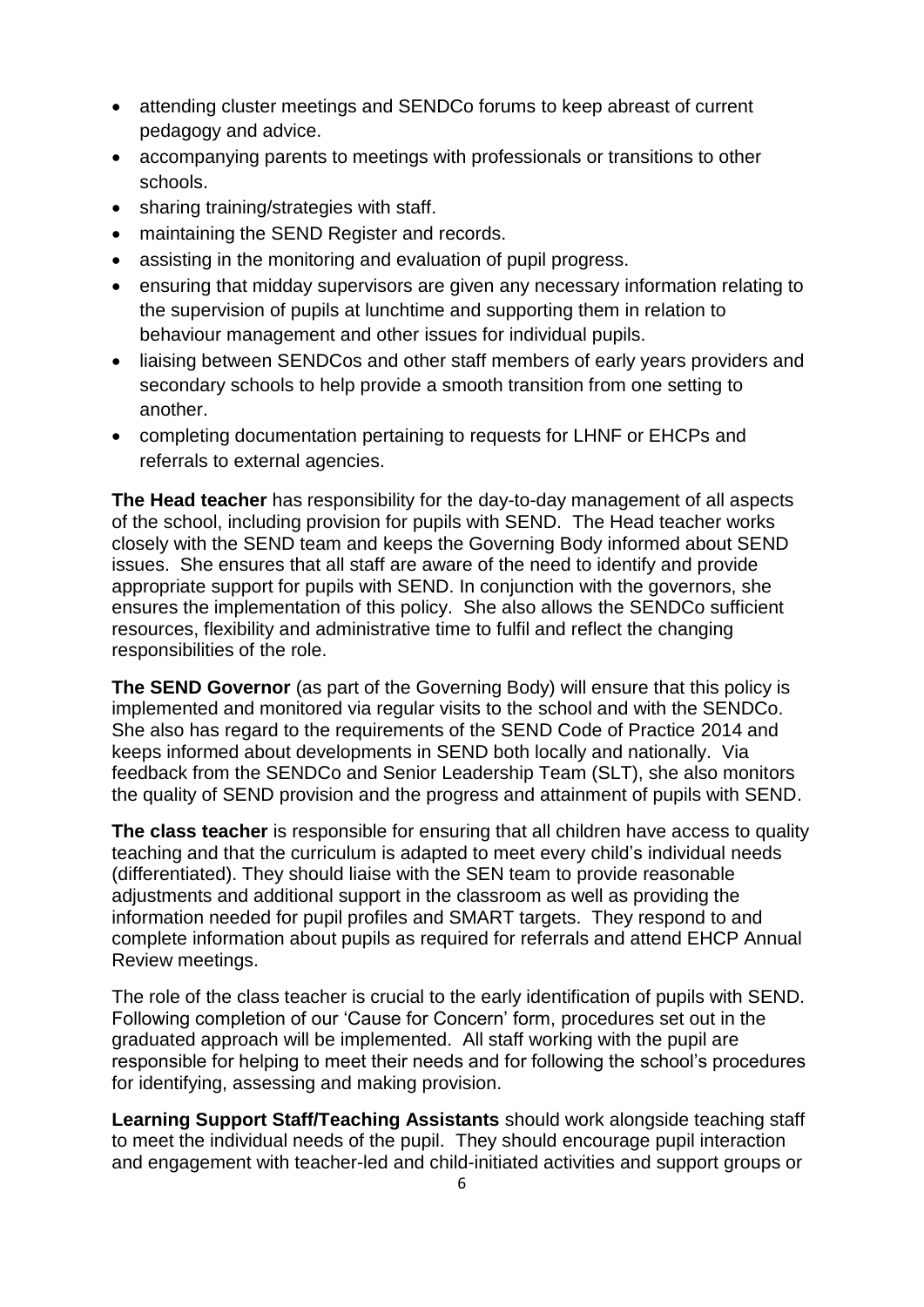individual children to meet their targets. When required, they deliver specific interventions as advised by the SEND team or external professionals and are responsible for playing their part in monitoring impact and contributing to the APDR cycle.

#### **Resources**

The school budget is issued by Hertfordshire Local Authority, which includes money for supporting pupils with SEND. Deployment of resources is based upon the needs of the school and decided by the Head teacher alongside input from SLT and the governing body. Discussions between the Head teacher and the SEND team inform decisions about resources, training and support needed.

The school identifies the needs of pupils with SEND on a provision map for each class. This is updated termly and identifies support in place for all learners and therefore ensures that resources are deployed effectively.

#### **Training**

At Ickleford School, needs vary year on year and we respond to the needs of the cohort. Our staff have a wide variety of expertise in delivering specific interventions including SpLD and Speech and Language. The SEN team draw upon professional resources to provide online opportunities to train (e.g. Dyslexia training, access to Mental Health modules, advice provided by external professionals) and regularly update classroom support resources for staff to access. Where necessary, the SENDCo and Head teacher liaise about specific requirements (e.g. Makaton training) needed to support particular pupils.

#### **Partnership with parents**

At Ickleford School, we aim to develop strong partnerships with parents to enable pupils with SEND to achieve their potential. We recognise that parents have unique overview of their child's needs and how best to support them and that this gives them a key role.

The school considers parents as valued partners and the key principles involved in communicating and working with them, include:

- Acknowledging the importance of parental knowledge and expertise in relation to their own child
- Gaining parental permission before referring pupils to external professionals
- Recognising the pressure a parent may be under because of their child's needs
- Providing user-friendly information and being aware of the needs some parents may have in respect of a disability or communication barrier.

#### **Collaboration with external Agencies**

We recognise the important contribution that external support services make in assisting to identify, assess and provide for pupils with SEND. School liaises with a range of professionals including (but not exclusive to):

- Educational Psychologists
- Specific Learning Difficulties (SpLD) advisory teachers
- Speech and Language Therapists
- Behaviour Support Service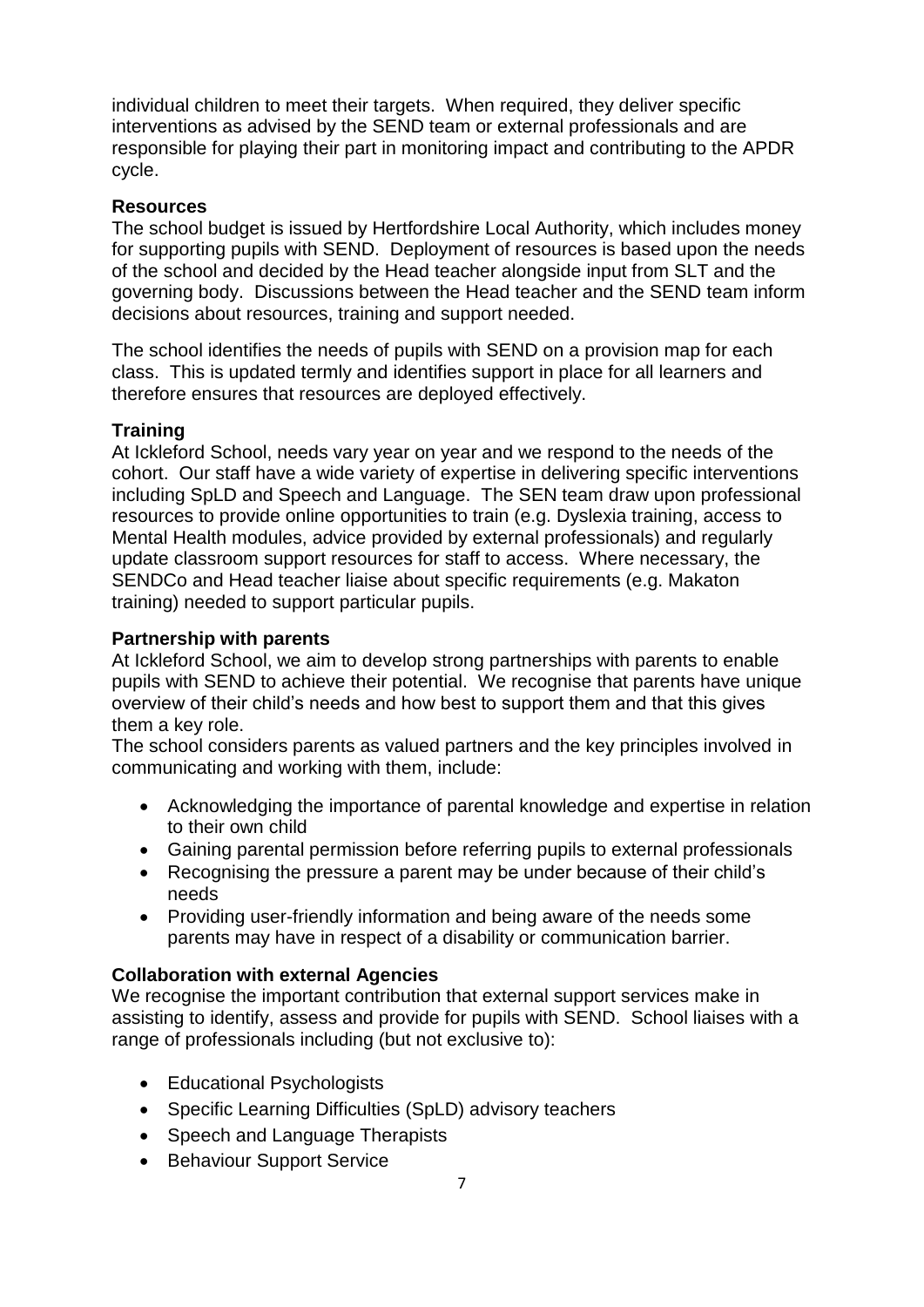- Woolgrove Outreach
- Communication and Autism Team
- School Nursing Team

When parents wish an outside agency to be involved with their child on a private basis, contact should be made with the Head teacher or SENDCo in the first instance before any sessions are agreed.

## **Transition for pupils with SEND**

 **Starting school**: the strong links with local nursery schools and playgroups ensure that details of pupils' progress are available in advance of starting. Visits to the previous setting are arranged by the reception teacher prior to the pupil starting school and the SENDCo will attend as appropriate. Where a pupil has significant needs, or an EHCP, the SENDCo will arrange additional transition time as appropriate and meet with parents and relevant professionals.

Additional to the above, all families are asked to complete a questionnaire telling the school all about them and their strengths/needs. A transition book providing key information about Reception and Ickleford school staff is sent home and, in some cases, an individual transition book can be provided.

- **Transition between classes or Key Stage**: In addition to the usual planned activities during times of transition, pupils with SEND are given further opportunities to make this time as smooth and comfortable as possible. Meetings take place between current and prospective teachers and provision is carefully planned and negotiated according to need. Parents are also involved with this process where appropriate. For some pupils, a transition book is provided to help prepare them for their next class.
- **Secondary Transfer**: contact is maintained with local secondary schools. When a child has been allocated a space at secondary school, records of SEND and current provision are sent to the new school's SENDCo. In some cases, additional visits to the new school with the SENDCo/SEN TA/1:1 TA are arranged to ensure the pupil receives greater transitional support.
- **Transfer to another educational setting**: when a pupil with SEND transfers to another setting, or another pupil transfers to Ickleford School, full details of their strengths, difficulties and provisions are forwarded and contact is made between SENDCos.

#### **Equal Opportunities**

Ickleford School is committed to providing equal opportunities for all, regardless of race, gender, disability, age, class, religion or educational achievement. We promote self and mutual respect and a caring and non-judgemental attitude throughout the school.

#### **Bullying and SEND**

We are particularly vigilant when it comes to the bullying or victimisation of our vulnerable learners. We realise that some pupils may not have the understanding or